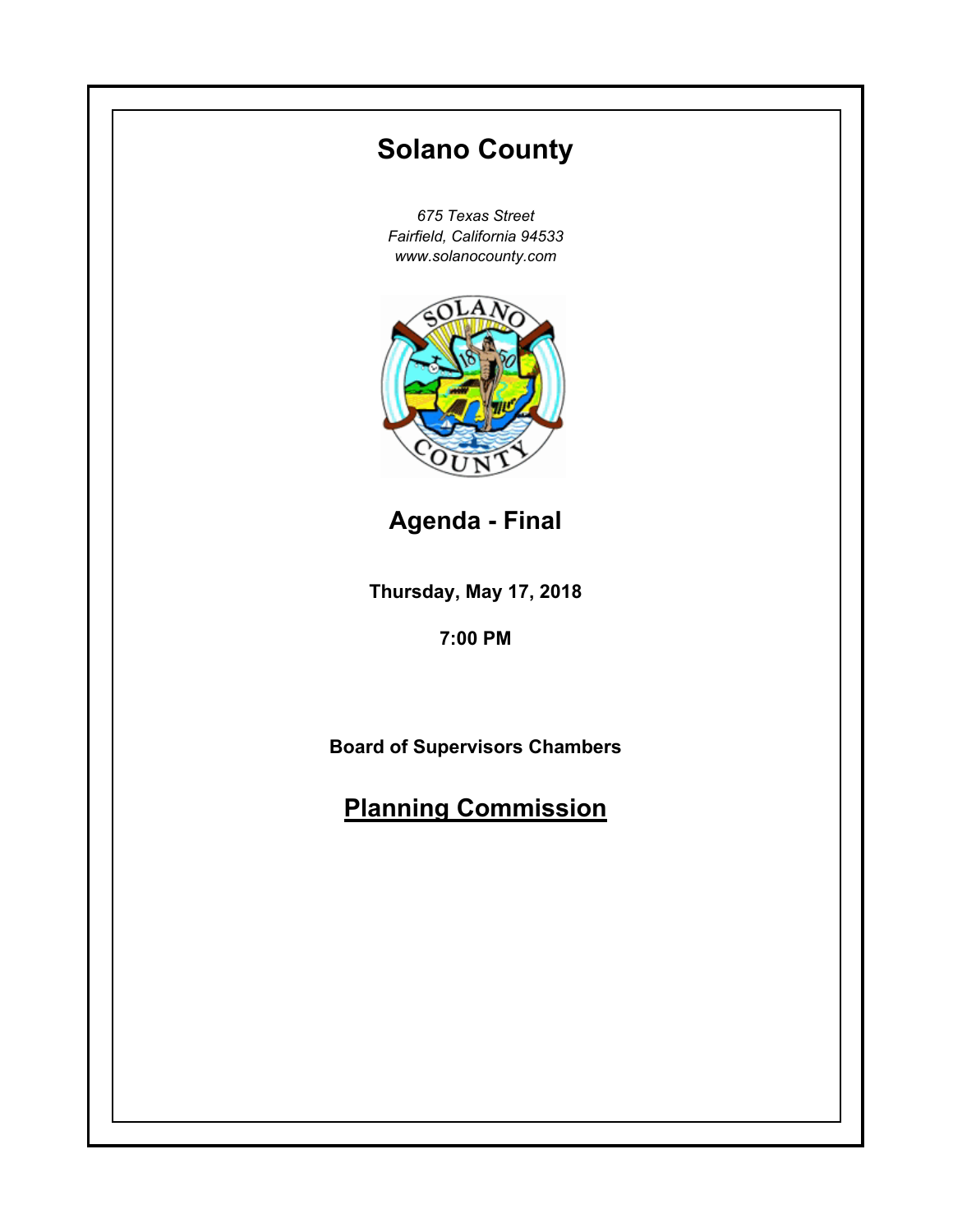Any person wishing to address any item listed on the Agenda may do so by submitting a Speaker Card to the Clerk before the Commission considers the specific item. Cards are available at the entrance to the meeting chambers. Please limit your comments to five (5) minutes. For items not listed on the Agenda, please see "Items From the Public".

All actions of the Solano County Planning Commission can be appealed to the Board of Supervisors in writing within 10 days of the decision to be appealed. The fee for appeal is \$150.

Any person wishing to review the application(s) and accompanying information may do so at the Solano County Department of Resource Management, Planning Division, 675 Texas Street, Suite 5500, Fairfield, CA. Non-confidential materials related to an item on this Agenda submitted to the Commission after distribution of the agenda packet are available for public inspection during normal business hours and on our website at www.solanocounty.com under Departments, Resource Management, Boards and Commissions.

The County of Solano does not discriminate against persons with disabilities and is an accessible facility. If you wish to attend this meeting and you will require assistance in order to participate, please contact Kristine Sowards, Department of Resource Management at (707) 784-6765 at least 24 hours in advance of the event to make reasonable arrangements to ensure accessibility to this meeting.

# **AGENDA**

# **CALL TO ORDER**

**SALUTE TO THE FLAG**

**ROLL CALL**

#### **APPROVAL OF AGENDA**

#### **APPROVAL OF THE MINUTES**

**[PC 18-019](#page-3-0)** April 19, 2018 Planning Commission Minutes

*Attachments:* [draft minutes](#page-4-0)

#### **ITEMS FROM THE PUBLIC:**

*This is your opportunity to address the Commission on a matter not heard on the Agenda, but it must be within the subject matter jurisdiction of the Commission. Please submit a Speaker Card before the first speaker is called and limit your comments to five minutes. Items from the public will be taken under consideration without discussion by*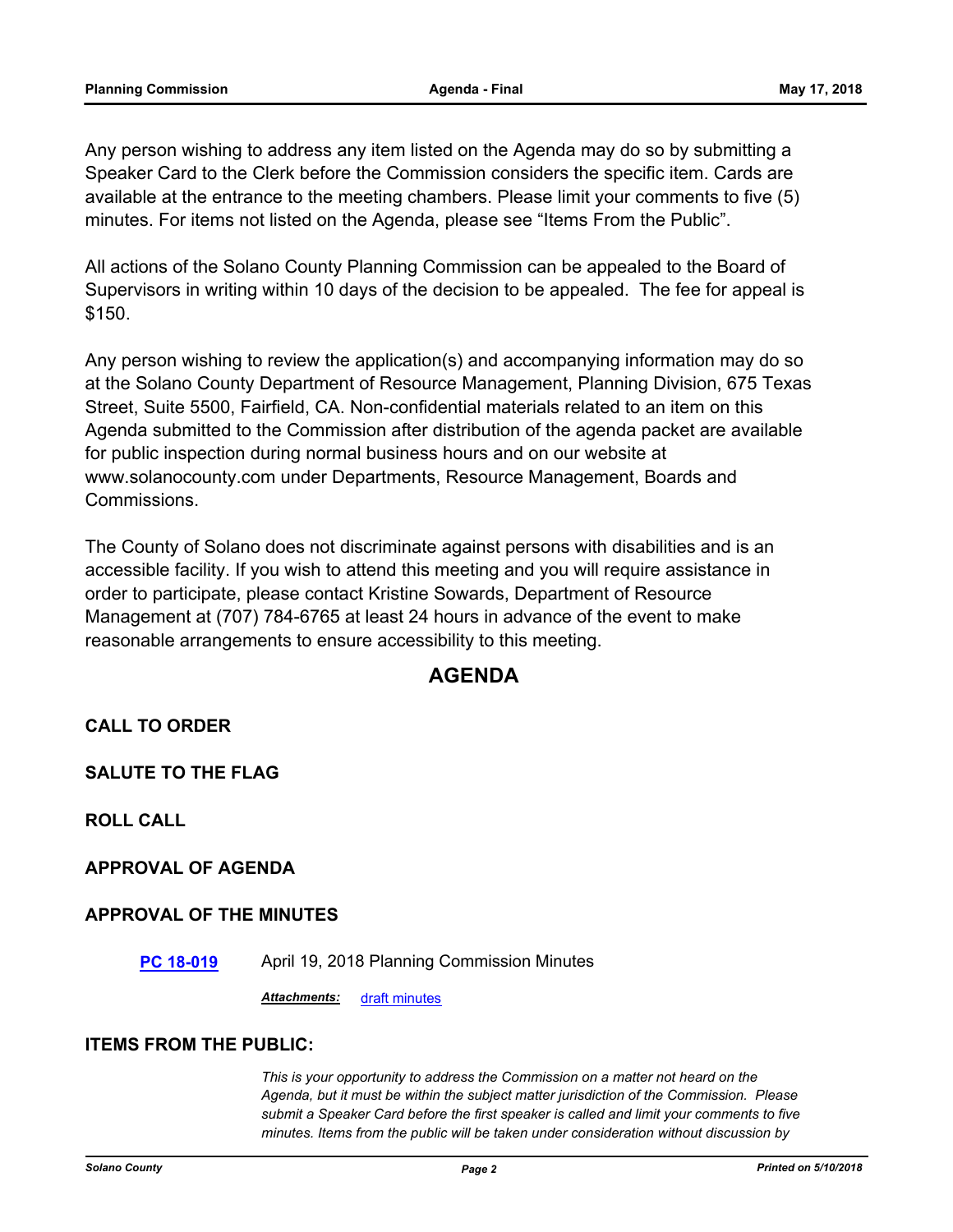*the Commission and may be referred to staff.*

# **REGULAR CALENDAR**

**1 [PC 18-020](#page-7-0)** CONTINUED PUBLIC HEARING to consider Use Permit Application No. U-17-09 and Marsh Development Permit Application No. MD-17-02 of Verizon Wireless c/o Complete Wireless Consulting, Inc. (Hwy 680 Cygnus) to install a 65' monopole with associated ground equipment as part of a wireless telecommunications facility to be located on a 2.8-acre parcel zoned Exclusive Agricultural "A-20" off Marshview and Goodyear Road as they intersect with Interstate 680. The site is approximately 1.5 miles southeast of the City of Fairfield, APN: 0046-110-280. (Project Planner: Karen Avery) Staff Recommendation: Continue item to the regular meeting of June 21, 2018

> Attachments: [A - Continuance request - Hwy 680 Cygnus](#page-8-0) [B - Tolling Agreement](#page-9-0)

**2 PC** 18-021 **Conduct a study session to consider and obtain public testimony on a** Vacation House Rental land use for the unincorporated area of Solano County and direct staff to prepare draft amendments to the County's Zoning Regulations that would either allow, regulate, or prohibit Vacation House Rentals

# **ANNOUNCEMENTS AND REPORTS**

#### **ADJOURN**

*To the Planning Commission meeting of June 14, 2018 at 7:00 P.M., Board Chambers, 675 Texas Street, Fairfield, CA*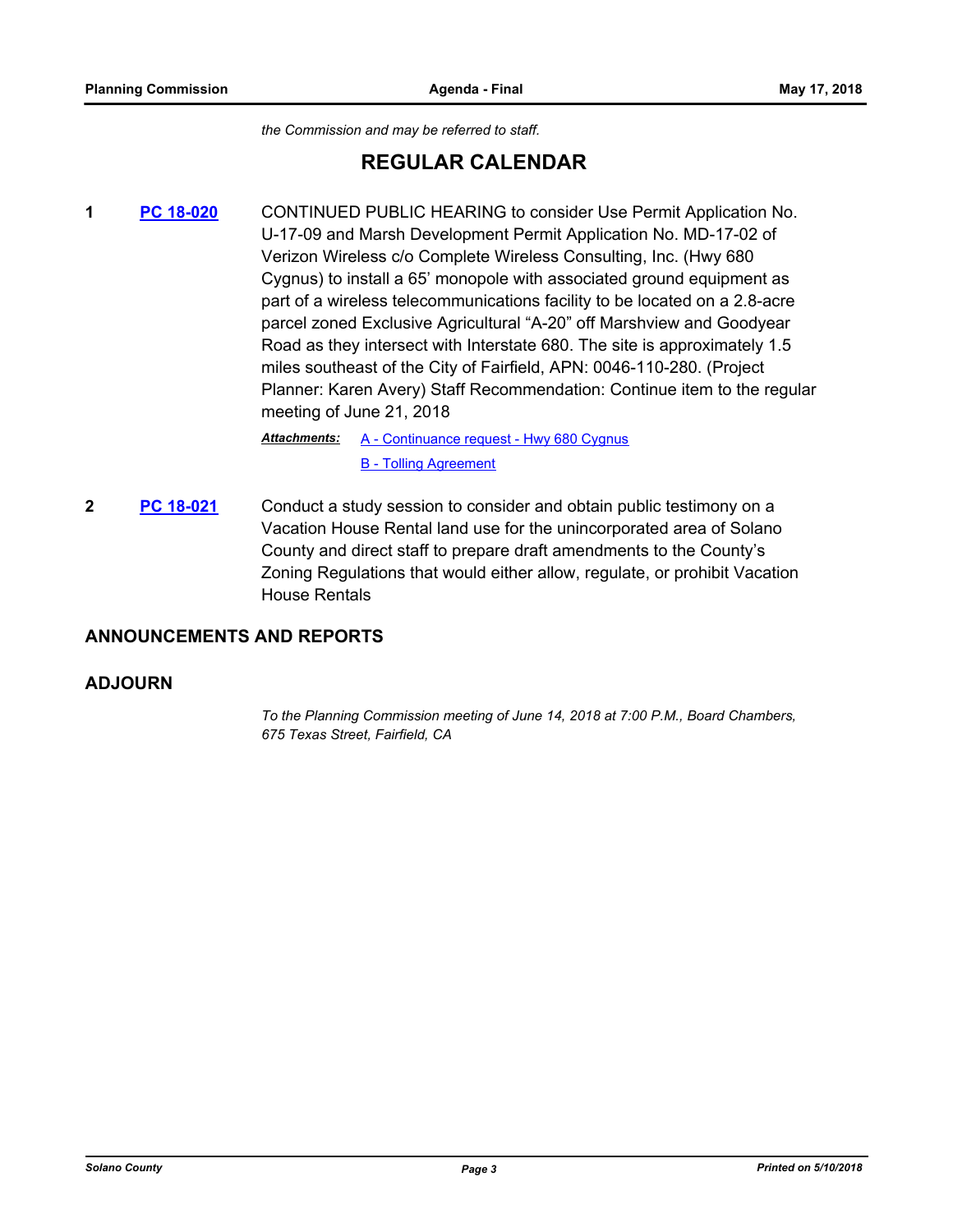<span id="page-3-0"></span>

|                     |      |                                            | <b>Solano County</b><br>Agenda Submittal | 675 Texas Street<br>Fairfield, California 94533<br>www.solanocounty.com |               |
|---------------------|------|--------------------------------------------|------------------------------------------|-------------------------------------------------------------------------|---------------|
| Agenda #:           |      |                                            | Status:                                  | <b>PC Minutes</b>                                                       |               |
| Type:               |      | <b>PC-Document</b>                         | <b>Department:</b>                       | <b>Planning Commission</b>                                              |               |
| File $#$ :          |      | PC 18-019                                  | <b>Contact:</b>                          | Kristine Sowards, Administrative Secretary                              |               |
| Agenda date:        |      | 5/17/2018                                  | <b>Final action:</b>                     |                                                                         |               |
| Title:              |      | April 19, 2018 Planning Commission Minutes |                                          |                                                                         |               |
|                     |      |                                            |                                          |                                                                         |               |
| Governing body:     |      |                                            |                                          |                                                                         |               |
| District:           |      |                                            |                                          |                                                                         |               |
| <b>Attachments:</b> |      | draft minutes                              |                                          |                                                                         |               |
| <b>Date</b>         | Ver. | <b>Action By</b>                           |                                          | <b>Action</b>                                                           | <b>Result</b> |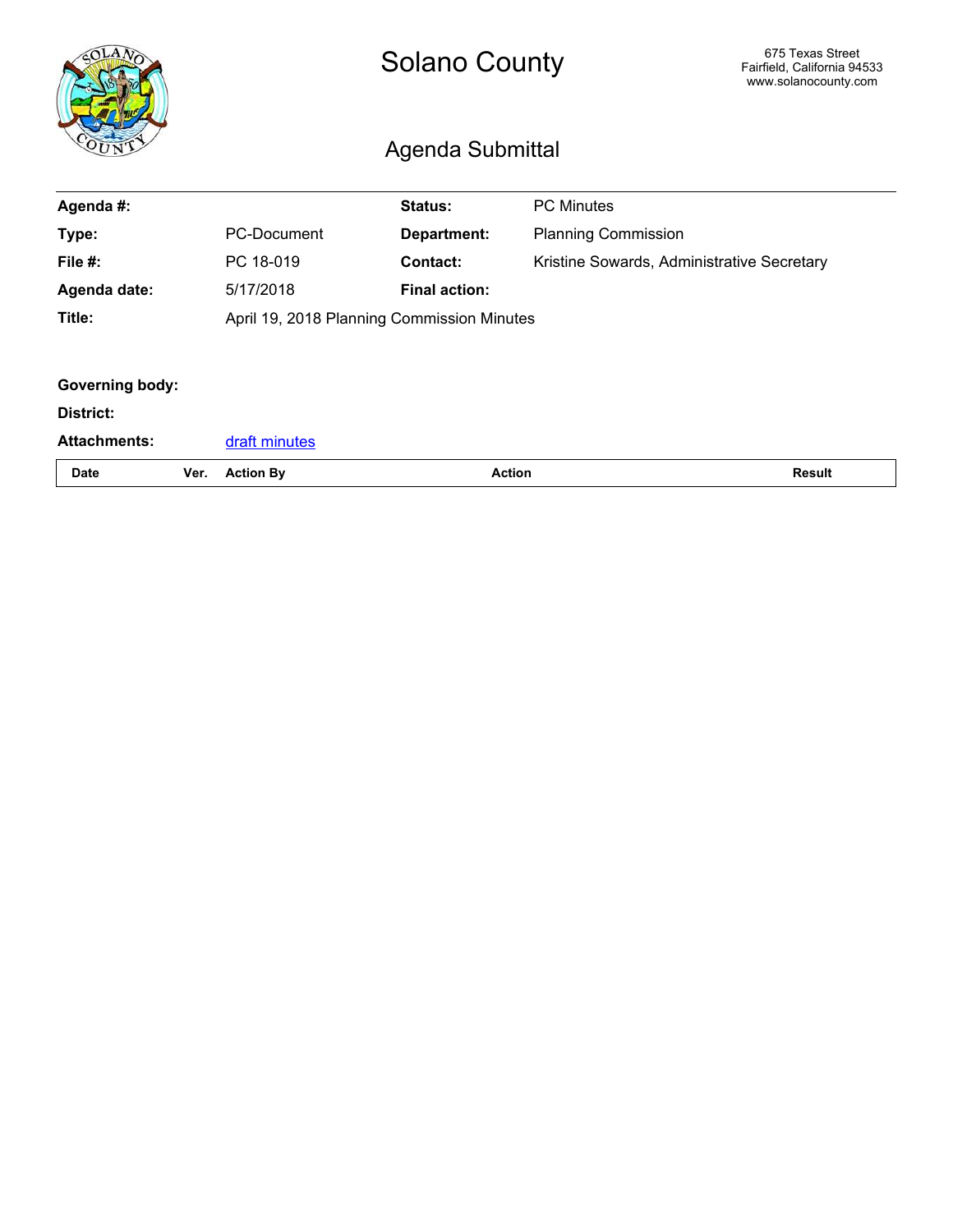# <span id="page-4-0"></span>*MINUTES OF THE SOLANO COUNTY PLANNING COMMISSION*

# **Meeting of April 19, 2018**

The regular meeting of the Solano County Planning Commission was held in the Solano County Administration Center, Board of Supervisors' Chambers (1<sup>st</sup> floor), 675 Texas Street, Fairfield, California.

PRESENT: Commissioners Rhoads-Poston, Walker, Hollingsworth, Bauer, and Chairperson Cayler

EXCUSED: None

STAFF PRESENT: Mike Yankovich, Planning Program Manager; Karen Avery, Senior Planner; Jim Laughlin, Deputy County Counsel; and Kristine Sowards, Planning Commission Clerk

Chairperson Cayler called the meeting to order at 7:00 p.m. with a salute to the flag. Roll call was taken and a quorum was present.

Approval of the Agenda

The Agenda was approved with no additions or deletions.

**Approval of the Minutes** 

The minutes of the regular meeting of April 5, 2018 were approved as prepared.

Items from the Public

There was no one from the public wishing to speak.

Regular Calendar

#### Item No. 1

**CONTINUED PUBLIC HEARING** to consider Amendment No. 1 to Use Permit No. U-91-17 of **D/K Dixon** for the continuation of a hazardous waste storage and transfer facility that collects, stores, and transfers used oil, oily wastewater, and waste antifreeze from off-site generators. D/K Dixon is proposing to add an additional waste transfer tank farm to receive and manage the same types of wastes and is proposing to install a new product antifreeze blending and storage unit, as well as a new pit-type truck scale. All proposed uses are within the established footprint of the operating business. The property is located in the Municipal Service Area/Urban Commercial area off Midway Road at 7300 Chevron Way in n "A-40" Exclusive Agricultural Zoning District, APN 0109-230-170. (Project Planner: Karen Avery)

Karen Avery gave a brief presentation of the written staff report. The report noted that this project site has been in operation since the late 1970's beginning as a wholesale petroleum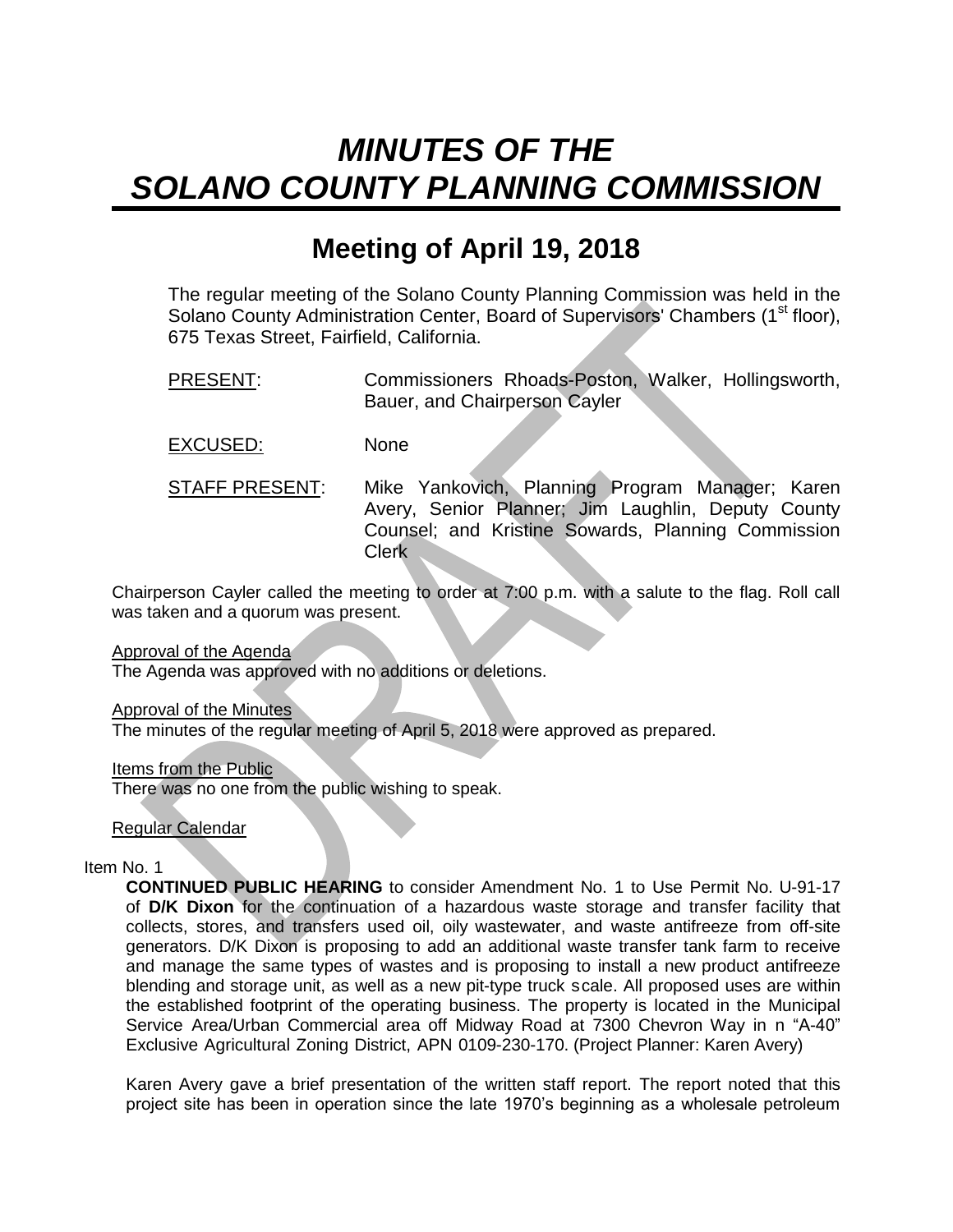distribution business then converting to a hazardous waste collection, storage, and transfer facility in 1991 with a new use permit. The applicant is requesting the continuation of this operation and the addition of waste transfer tank farm, the addition of a new anti-freeze blending facility and a new pit-type truck scale. Per Table 28.21A of the Solano County Zoning Regulations, refuse, disposal, incineration, recycling or composting is allowed in the A-40 zoning district with the approval of a use permit. D/K Dixon assumed the operations in 2004 and has been diligent in keeping the operation in compliance with the existing use permit.

As part of the Department of Resource Management project review process, the application Initial Study, and Negative Declaration have been reviewed by various County Departments, as well as other local agencies. Any recommended conditions of approval have been incorporated into the use permit resolution. Ms. Avery stated that staff is recommending approval of the project.

Commissioner Bauer asked if this expansion will create an increase in the number of truck trips. Ms. Avery stated that currently the company operates 25 trucks. She said as she understands it the number of trucks will not increase, only the amount of material put into the trucks. She noted that before the expansion of the tanks the trucks were not being fully loaded. Ms. Bauer wanted to know where the nearest residential structure is located. Ms. Avery pointed out that the nearest home is located across the street on Midway Road. She stated that the property owner had been notified of this project during CEQA review and again for this public hearing. She said staff has not received any feedback from the property owner. Ms. Avery added that there also have been no complaints filed with either the county's Hazmat or Code Enforcement divisions.

Commissioner Walker inquired about environmental review of the project in 2012 when the application was originally filed. Karen Avery explained that the project description has changed over time since 2012. At that time the project proponent was planning to do a revision and replace a manufactured office building but they changed their mind at the time it was prepared to go to hearing. In the meantime, in 2014 an amendment to the Zoning Code was completed. Ms. Avery commented that there were also staff changes taking place at the company and so this application was filed in February 2017. She said the current project description is the same that was proposed in 2012. She said the application was deemed complete in November of 2017 and environmental review was performed at that time.

Commissioner Walker asked if staff could elaborate on the history of spills as referenced in the environmental document. Karen Avery pointed out that in 1998, under the previous operator there was a spill from the underground storage tanks. She said the incident has been under review and has been monitored by the Local Oversite Program (LOP) located within the Department of Resource Management. She noted that testing has been done and in speaking with the LOP team, the mitigation for this spill will be completed in 2019. Ms. Avery remarked that monitoring and testing of the ground is done every 6 months. Ms. Avery explained that in 2014 one of the above-ground tanks was overfilled which caused some disturbance in the soils and the contaminated loams were disposed of. Since then the company has added an emergency shut off valve so that this will not happen again. They also updated their emergency shut down procedures along with adding an alarm system.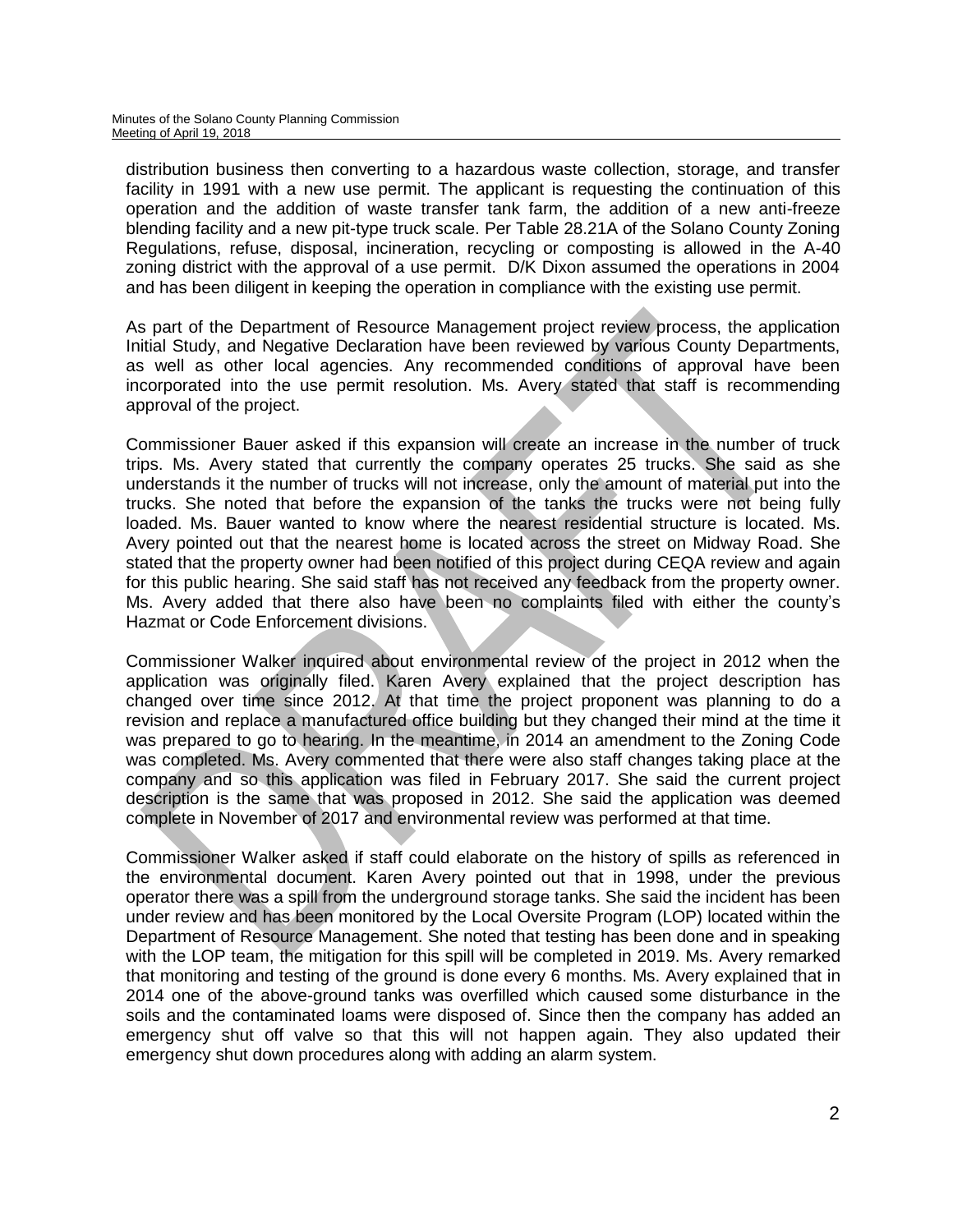Chairperson Cayler commented that she resides in the area and drives past the facility a couple times a week. She said she travels at different times of the day and does not often see trucks coming in, nor going out of the property. Ms. Cayler wanted to know if there was a fire suppression system on site.

The applicant, Jason Chase, appeared before the commission and spoke to the recent rebranding of their parent company. He stated that the company located on the site is now known as World Oil Environmental Services. He explained that DK Dixon is a separate part of that company. He said the World Oil trucks collect the oil, antifreeze, and oily water and bring it to the transfer facility which is the DK Dixon site. In regard to fire suppression, Mr. Chase stated that they do not store any flammable material at the tank farm. He said the oil trucks are not speced to carry flammable materials so they do not bring flammable materials onto the property. Mr. Chase commented that once they start working on the building permit process they will contact the Dixon Fire Marshall to discuss the requirements for obtaining firefighting foam. Mr. Chase noted that currently they have fire extinguishers stored throughout the facility.

Since there were no further questions, Chairperson Cayler opened the public hearing. There was no one from the public wishing to speak therefore Chairperson Cayler closed the public hearing.

A motion was made by Commissioner Hollingsworth and seconded by Commissioner Walker to adopt the Negative Declaration and the mandatory and additional findings and approve Amendment No. 1 to Use Permit No. U-91-17 subject to the recommended Conditions of Approval. The motion passed 5-0. (Resolution No. 4653)

# **ANNOUNCEMENTS and REPORTS**

There were no announcements or reports.

Since there was no further business, the meeting was **adjourned**.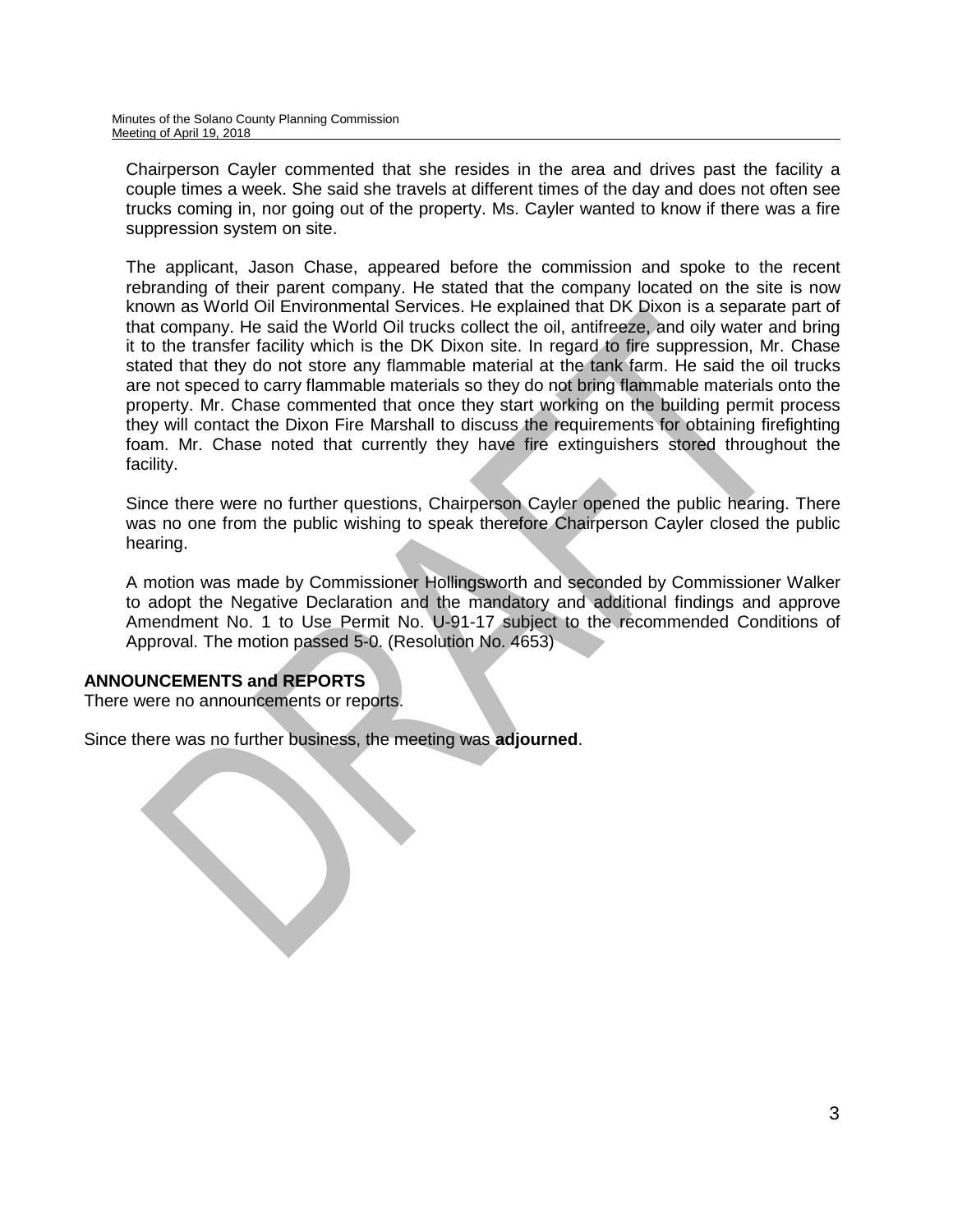<span id="page-7-0"></span>

|                        |      | <b>Solano County</b>                                                                                                                                                                                                                                                                                                                                                                                                                                                                                                                                                                                                                                                                            |                      |                             | 675 Texas Street<br>Fairfield, California 94533<br>www.solanocounty.com |  |  |
|------------------------|------|-------------------------------------------------------------------------------------------------------------------------------------------------------------------------------------------------------------------------------------------------------------------------------------------------------------------------------------------------------------------------------------------------------------------------------------------------------------------------------------------------------------------------------------------------------------------------------------------------------------------------------------------------------------------------------------------------|----------------------|-----------------------------|-------------------------------------------------------------------------|--|--|
| Agenda Submittal       |      |                                                                                                                                                                                                                                                                                                                                                                                                                                                                                                                                                                                                                                                                                                 |                      |                             |                                                                         |  |  |
| Agenda #:              |      | 1                                                                                                                                                                                                                                                                                                                                                                                                                                                                                                                                                                                                                                                                                               | Status:              | PC-Regular                  |                                                                         |  |  |
| Type:                  |      | PC-Document                                                                                                                                                                                                                                                                                                                                                                                                                                                                                                                                                                                                                                                                                     | Department:          | <b>Planning Commission</b>  |                                                                         |  |  |
| File #:                |      | PC 18-020                                                                                                                                                                                                                                                                                                                                                                                                                                                                                                                                                                                                                                                                                       | Contact:             | Karen Avery, Senior Planner |                                                                         |  |  |
| Agenda date:           |      | 5/17/2018                                                                                                                                                                                                                                                                                                                                                                                                                                                                                                                                                                                                                                                                                       | <b>Final action:</b> |                             |                                                                         |  |  |
| Title:                 |      | CONTINUED PUBLIC HEARING to consider Use Permit Application No. U-17-09 and Marsh<br>Development Permit Application No. MD-17-02 of Verizon Wireless c/o Complete Wireless<br>Consulting, Inc. (Hwy 680 Cygnus) to install a 65' monopole with associated ground equipment<br>as part of a wireless telecommunications facility to be located on a 2.8-acre parcel zoned<br>Exclusive Agricultural "A-20" off Marshview and Goodyear Road as they intersect with Interstate<br>680. The site is approximately 1.5 miles southeast of the City of Fairfield, APN: 0046-110-280.<br>(Project Planner: Karen Avery) Staff Recommendation: Continue item to the regular meeting of<br>June 21, 2018 |                      |                             |                                                                         |  |  |
| <b>Governing body:</b> |      |                                                                                                                                                                                                                                                                                                                                                                                                                                                                                                                                                                                                                                                                                                 |                      |                             |                                                                         |  |  |
| District:              |      |                                                                                                                                                                                                                                                                                                                                                                                                                                                                                                                                                                                                                                                                                                 |                      |                             |                                                                         |  |  |
| <b>Attachments:</b>    |      | A - Continuance request - Hwy 680 Cygnus<br><b>B</b> - Tolling Agreement                                                                                                                                                                                                                                                                                                                                                                                                                                                                                                                                                                                                                        |                      |                             |                                                                         |  |  |
| <b>Date</b>            | Ver. | <b>Action By</b>                                                                                                                                                                                                                                                                                                                                                                                                                                                                                                                                                                                                                                                                                | <b>Action</b>        |                             | <b>Result</b>                                                           |  |  |

# **DISCUSSION:**

This project was continued from the April 5, 2018 Planning Commission meeting at the request of Complete Wireless Consulting, Inc. on behalf of Verizon Wireless to the meeting of May 17, 2018 (Attachment A). As noted in the request for continuance letter, the design of the project was found to have a visual impact on the scenic corridor along I-680. The applicant has since proposed a re-design of the project. Application materials for this new design was received by the Planning Services Division on May 8, 2018.

Also since the April  $5<sup>th</sup>$  hearing date, the applicant and the County have agreed to a tolling agreement which extends the FCC shot clock to July 6, 2018 (Attachment B). It is anticipated the project will be returning to the Planning Commission on June 21, 2018, after the 30-day public review period of the CEQA document is completed.

#### **RECOMMENDATION:**

Staff is requesting that the Planning Commission continue this item, U-17-09 & MD-17-02 Verizon, until the Planning Commission meeting of June 21, 2018.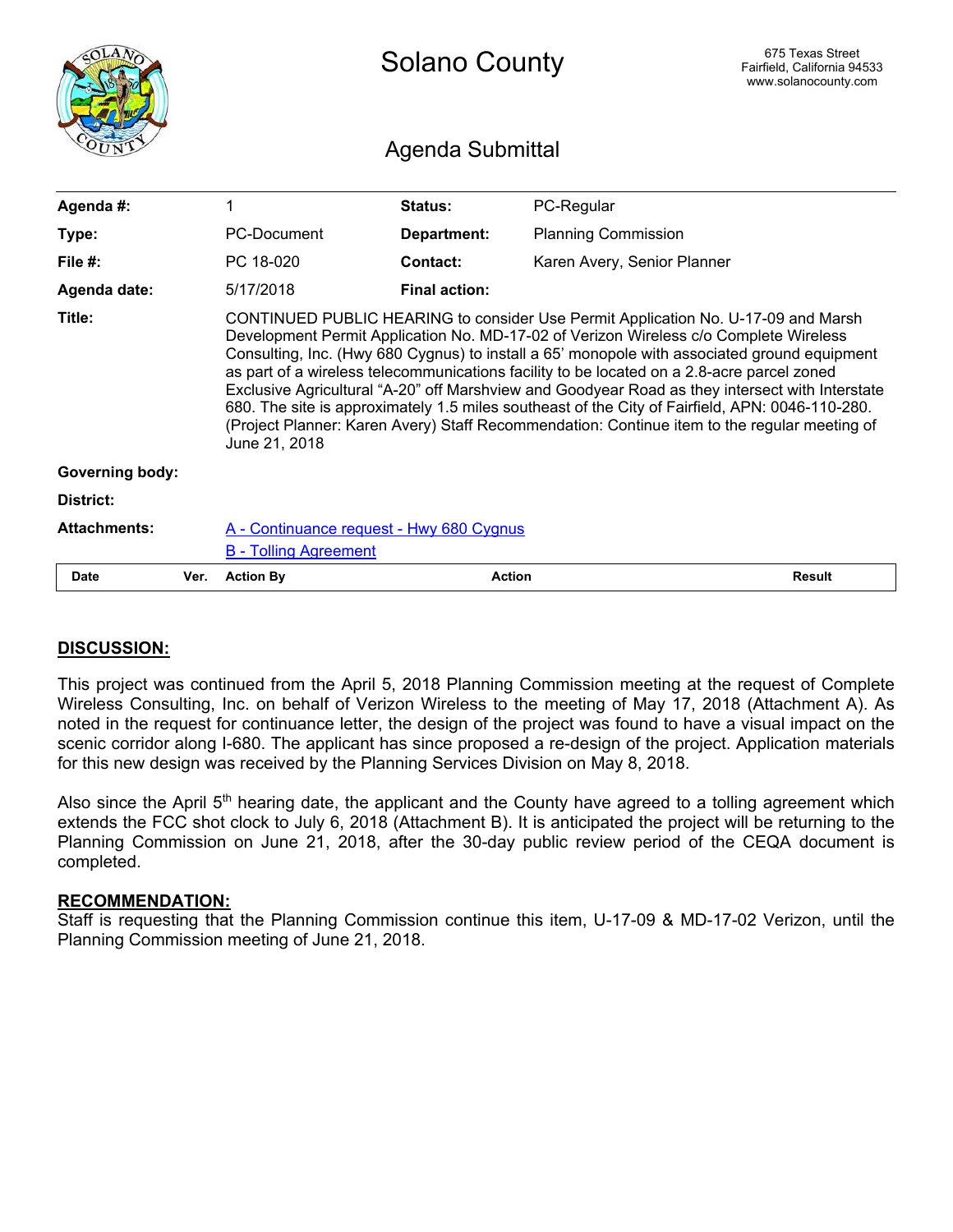

RECEIVED

MAR 28 2018

March 23,  $201\%$ 

Solano County Department of Resource Management **Planning Services Division** 675 Texas Street, Suite 5500 Fairfield, CA 94533 Attn: Karen Avery & James Leland

**COUNTY OF SOLANO** RESOURCE MANAGEMENT

RE: Request for Continuance (Use Permit U-17-09 and Marsh Development Permit MD-17-02) Location: Goodyear Road, Fairfield, CA 94534 / (APN: 0046-110-280) Verizon Wireless Site Name: Hwy 680 Cygnus

Dear Ms. Avery and Mr. Leland,

I am writing to you today to request a continuance of the Planning Commission hearing date for the project described above. The project was noticed for and is scheduled to be heard at the April 5<sup>th</sup> hearing date, but due to site design revisions requested by Solano County that have yet to be completed, we are requesting a continuance to the May  $3^{rd}$  or May  $17^{th}$  hearing date.

The proposed design in the application for a Conditional Use Permit called for a 65' monopole painted green along I-680. After CEQA review, it was found that this would have an undesirable visual impact on the scenic corridor designated in the Solano County General Plan. After discussions with Solano County Staff and Verizon Wireless engineers, a new low-profile design with a height of 50' and antennas mounted on two centerlines was created that would diminish the visual impact of the site while achieving the coverage goals for this facility. Application materials for this new design have yet to be submitted for review by County Staff.

The FCC shot clock for this project expires on April 12, 2018. A shot clock extension by way of a tolling agreement between Verizon Wireless and Solano County is in the works and is forthcoming. A new shot clock date has yet to be agreed upon, but actions are being taken to come to an agreement that will allow for additional time to be added to the shot clock sufficient to allow for a new CEQA review should it be necessary for the new slimline design.

We estimate that all required updated application materials can be submitted to the County and a new staff report prepared in time for this project to be heard at the May 3<sup>rd</sup> Planning Commission hearing.

Please continue this project from the April 5<sup>th</sup> hearing date to the May  $3^{rd}$  or May  $17^{th}$  Planning Commission hearing date. Should you need more information, please contact me by email at bmerritt@completewireless.net or by phone at (916)747-0624.

Sincerely, Benjamin Merritt

Land Use Planning Specialist

**Complete Wireless Consulting** www.completewireless.net

2009 V Street Sacramento, CA 95818 **Benjamin Merritt** (916) 747-0624 bmerritt@completewireless.net

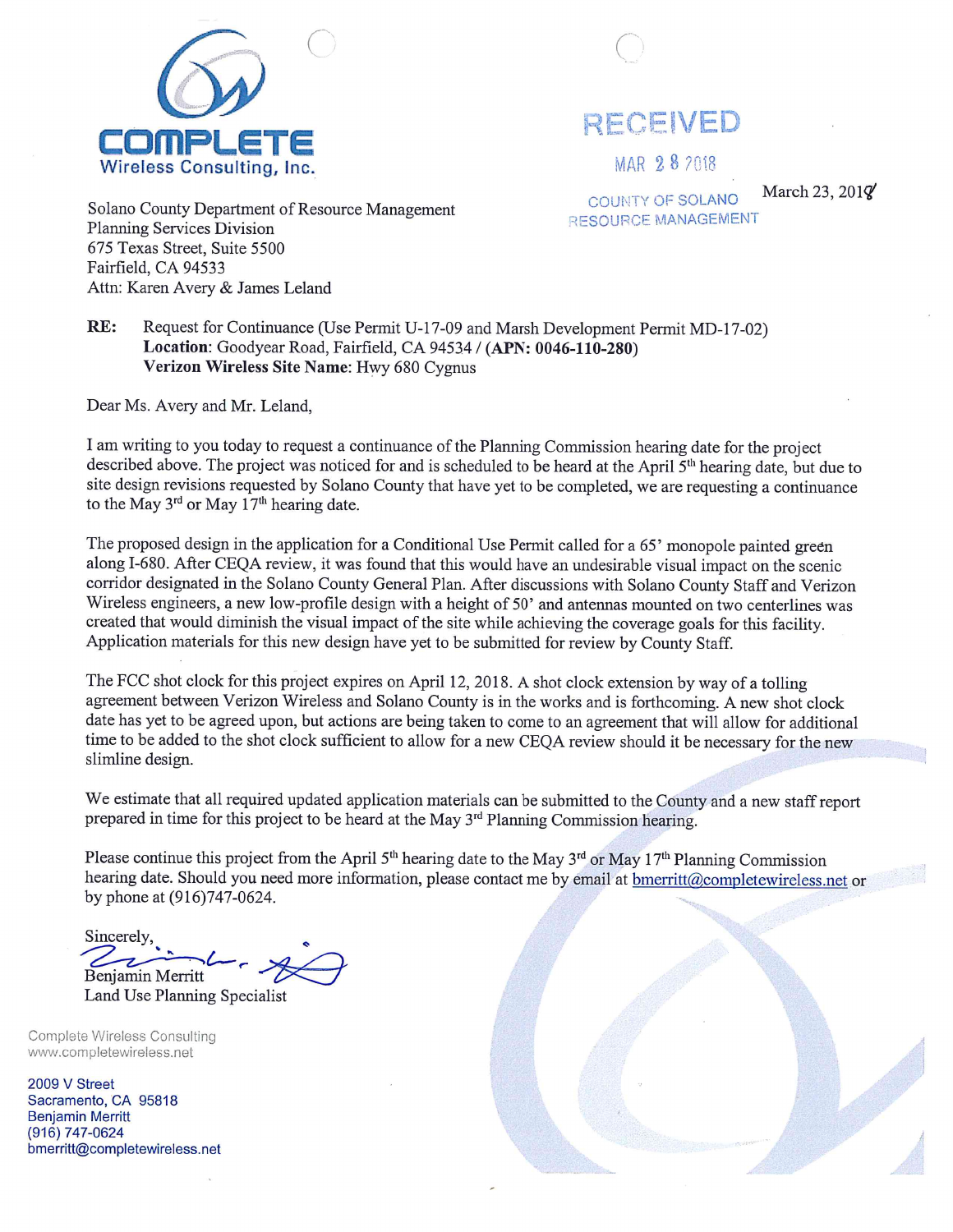#### **MACKENZIE & ALBRITTON LLP**

155 SANSOME STREET, SUITE 800 SAN FRANCISCO, CALIFORNIA 94104

> TELEPHONE 415/288-4000 FACSIMILE 415/288-4010

April 18, 2018

#### **VIA EMAIL**

Bernadette Curry, Esq. **County Counsel** Solano County 675 Texas Street, Suite 6600 Fairfield, California 94533

> Re: Verizon Wireless Application No. U-17-09 Telecommunications Facility, Marshview Road and Goodyear Road APN 0046-110-280 FCC Shot Clock Tolling Agreement: July 6, 2018

Dear Bernadette:

We write to you on behalf of our client Cellco Partnership dba Verizon Wireless ("Verizon Wireless") with respect to the above-referenced application for a proposed wireless facility filed November 3, 2017 (the "Application"). Federal law requirements obligate Solano County (the "County") to take final action on Verizon Wireless's application within specified time periods unless the time period is extended by mutual consent. Verizon Wireless believes this time period will expire prior to conclusion of an appeal period following a public hearing on the Application. When countersigned, this letter will confirm an agreement between Verizon Wireless and the County to extend the applicable time period for review of the Application under the federal Telecommunications Act to July 6, 2018.

The federal Telecommunications Act requires that local governments act on wireless siting applications "within a reasonable period of time." See 47 USC §  $332(c)(7)(B)(ii)$ . In a 2009 declaratory ruling, the Federal Communications Commission established a legal presumption that a local government has violated this requirement if it takes longer than 90 days to act on an application to collocate a wireless facility or 150 days to act on any other type of wireless facility application. See In Re: Petition for Declaratory Ruling to Clarify Provisions of Section  $332(c)(7)(B)$  to Ensure Timely Siting Review, Etc., FCC 09-99 (FCC November 18, 2009) (the "Ruling"). The Ruling further permits the period for review of an application to be extended by mutual consent. Ruling, ¶49.

The Ruling was upheld by the United States Supreme Court on May 20, 2013. See City of Arlington v. Federal Communications Commission, 133 S. Ct. 1863 (U.S. 2013).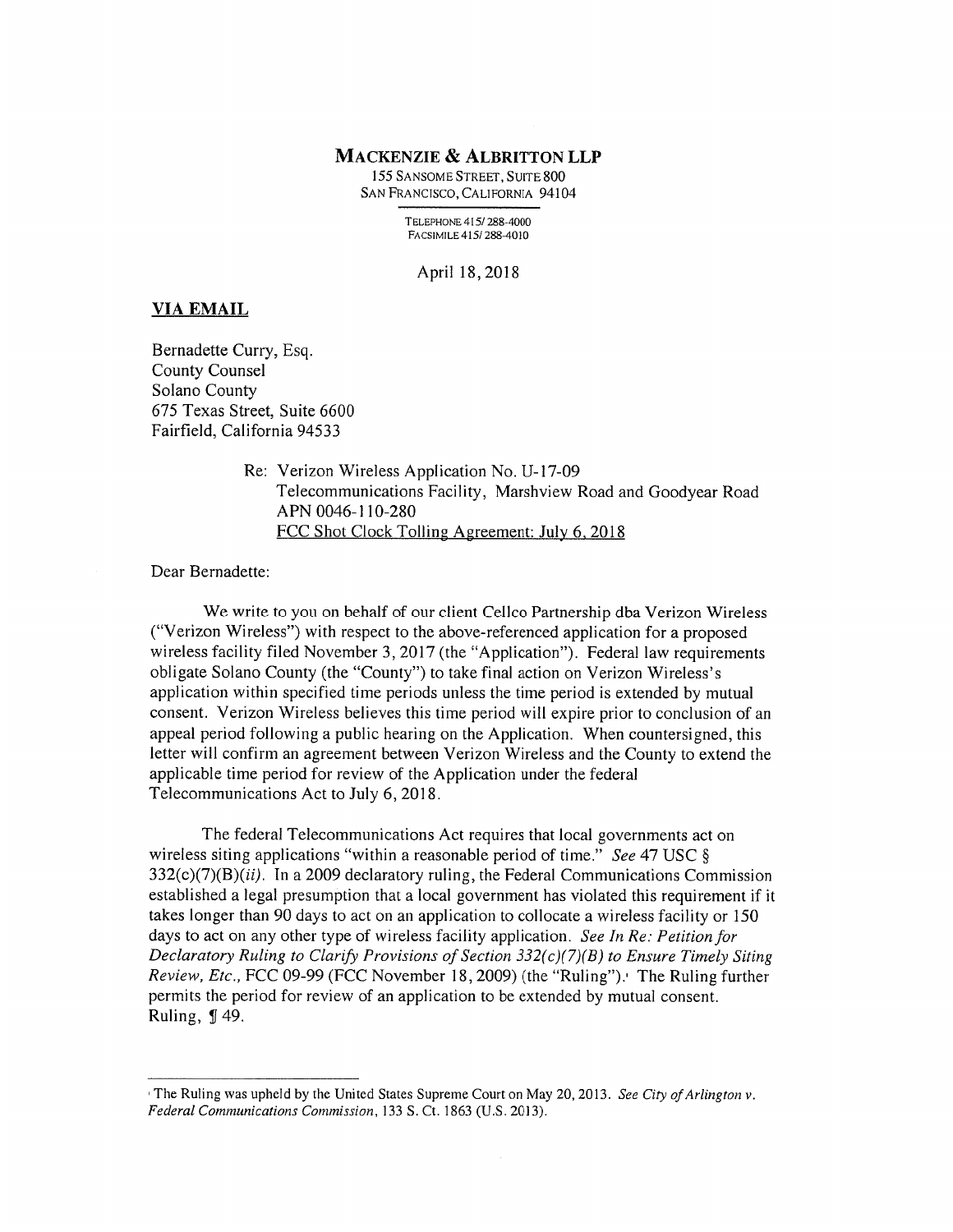Bernadette Curry, Esq. Solano County April 18, 2018 Page 2 of 2

In order to allow the County to act on the application in an orderly manner, without either party risking the loss of important rights, the parties agree that the time period within which the County may take final action on the Application shall be extended through July 6, 2018, and that no limitations period for any claim of unreasonable or unlawful delay in processing the Application shall commence to run before said date.

If you agree, this letter agreement may be executed in counterparts, and scanned or facsimile signatures shall be deemed equivalent to original signatures. I will appreciate your returning a countersigned copy to me.

Sincerely,

Tave altride

**Solano County** 

Paul B. Albritton

Karen Avery cc:

#### **ACCEPTED AND AGREED TO:**

By:  $\equiv$ Printed name: James Laughlin  $19$  Apr. 2018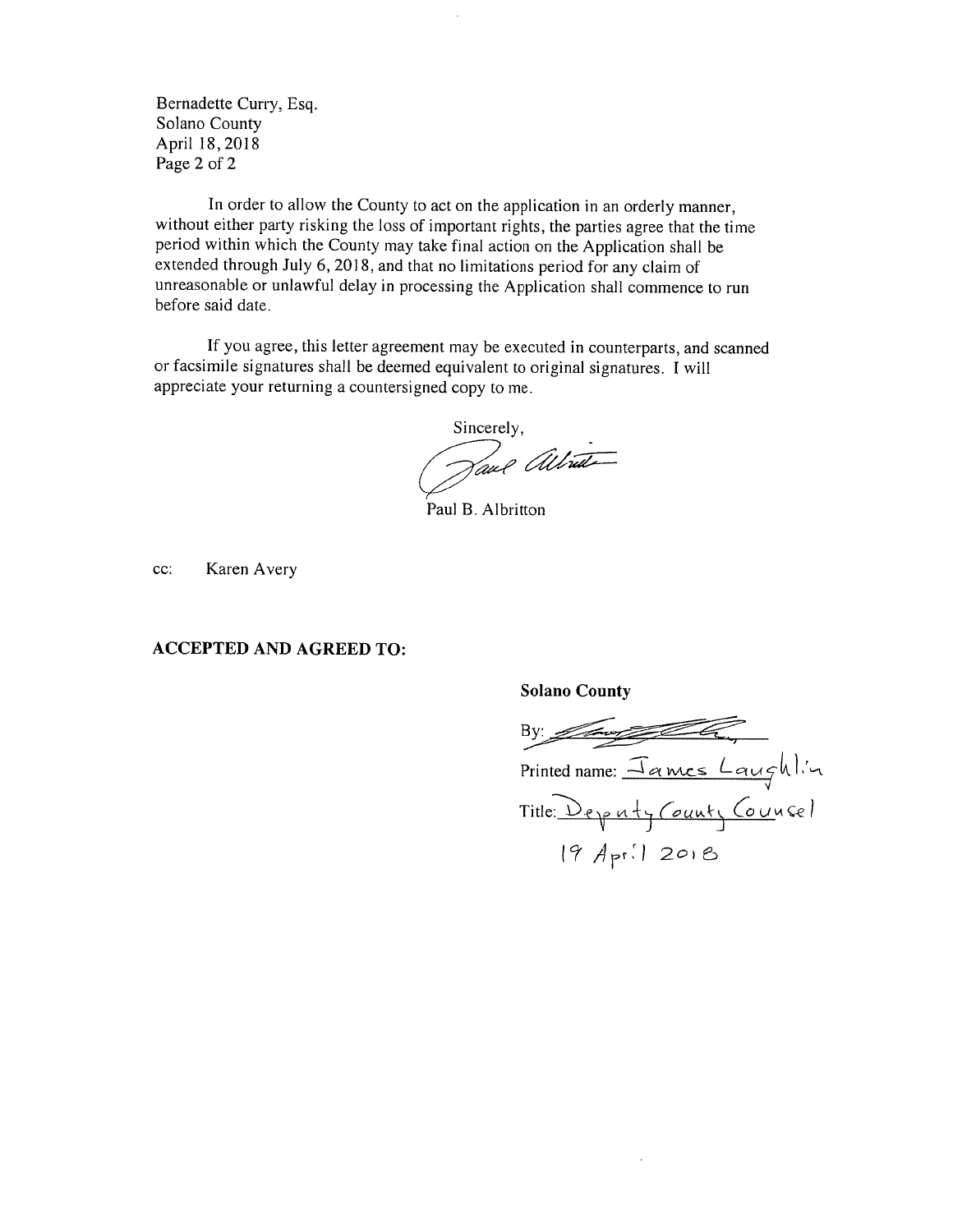<span id="page-11-0"></span>

|                        |      |                                                                                                                                                                                                                                                                                                                        | 675 Texas Street<br>Fairfield, California 94533<br>www.solanocounty.com |                                    |               |  |  |
|------------------------|------|------------------------------------------------------------------------------------------------------------------------------------------------------------------------------------------------------------------------------------------------------------------------------------------------------------------------|-------------------------------------------------------------------------|------------------------------------|---------------|--|--|
|                        |      | Agenda Submittal                                                                                                                                                                                                                                                                                                       |                                                                         |                                    |               |  |  |
| Agenda #:              |      | $\overline{2}$                                                                                                                                                                                                                                                                                                         | Status:                                                                 | PC-Regular                         |               |  |  |
| Type:                  |      | PC-Document                                                                                                                                                                                                                                                                                                            | <b>Department:</b>                                                      | <b>Planning Commission</b>         |               |  |  |
| File $#$ :             |      | PC 18-021                                                                                                                                                                                                                                                                                                              | Contact:                                                                | Michael Yankovich, Program Manager |               |  |  |
| Agenda date:           |      | 5/17/2018                                                                                                                                                                                                                                                                                                              | <b>Final action:</b>                                                    |                                    |               |  |  |
| Title:                 |      | Conduct a study session to consider and obtain public testimony on a Vacation House Rental<br>land use for the unincorporated area of Solano County and direct staff to prepare draft<br>amendments to the County's Zoning Regulations that would either allow, regulate, or prohibit<br><b>Vacation House Rentals</b> |                                                                         |                                    |               |  |  |
| <b>Governing body:</b> |      |                                                                                                                                                                                                                                                                                                                        |                                                                         |                                    |               |  |  |
| District:              |      |                                                                                                                                                                                                                                                                                                                        |                                                                         |                                    |               |  |  |
| <b>Attachments:</b>    |      |                                                                                                                                                                                                                                                                                                                        |                                                                         |                                    |               |  |  |
| <b>Date</b>            | Ver. | <b>Action By</b>                                                                                                                                                                                                                                                                                                       | <b>Action</b>                                                           |                                    | <b>Result</b> |  |  |

# **BACKGROUND**

Last year the Planning Commission held three meetings in which short-term rental of houses and rooms for periods of less than 30 days were discussed. Then, as now, the use of a dwelling unit as a Vacation House Rental (whole house rental) rather than as a residence is a land use that is implicitly not authorized or addressed by Chapter 28 (Zoning Regulations) of the Solano County Code. The discussion included consideration of regulations developed by staff to assure that this use would be compatible with the residential character of the neighborhoods. Public testimony on the proposed regulations was generally negative and ranged from over regulation of a use to proposing regulations for a use that are unnecessary. At the third meeting, Commission decided to end the discussion and staff withdrew the item from further consideration at the time. As a result, Vacation House Rental remain a land use that is implicitly not authorized by Chapter 28, but is a land use that currently is being conducted on a number of properties in the unincorporated area.

# **DISCUSSION**

Staff has since conducted additional research addressing the Vacation House Rental land use and, in consideration of this information, is providing several options for consideration by the Commission.

#### Airbnb and VRBO Rentals

Airbnb and VRBO (Vacation Rental By Owner) are two well-known short term/vacation rental listing sites. Research by staff shows that there are approximately 65 unincorporated Solano County properties currently listed on Airbnb or VRBO. These are estimates due to the listing sites limited disclosure of identifying information. There may be more rentals in the unincorporated area through other listing services or sources. The majority of the Airbnb and VRBO listings are located in the Green, Suisun and Pleasant Valleys and involve whole house rentals. In a recent City of Vacaville staff report the number of Airbnb listings by Solano County city were 56 in Vallejo, 24 in Vacaville, 28 in Fairfield and 45 in Davis.

#### Transit Occupancy Tax

Chapter 11 (Finances, Fees, Taxation and Revenue) of the Solano County Code does define the short term rental of a structure or any portion of any structure as a hotel use and establishes a transient occupancy tax of 5 percent of the rent charged by the operator. The definition of a hotel under Chapter 11 is, "Any structure, or any portion of any structure, which is occupied or intended or designed for occupancy by transients for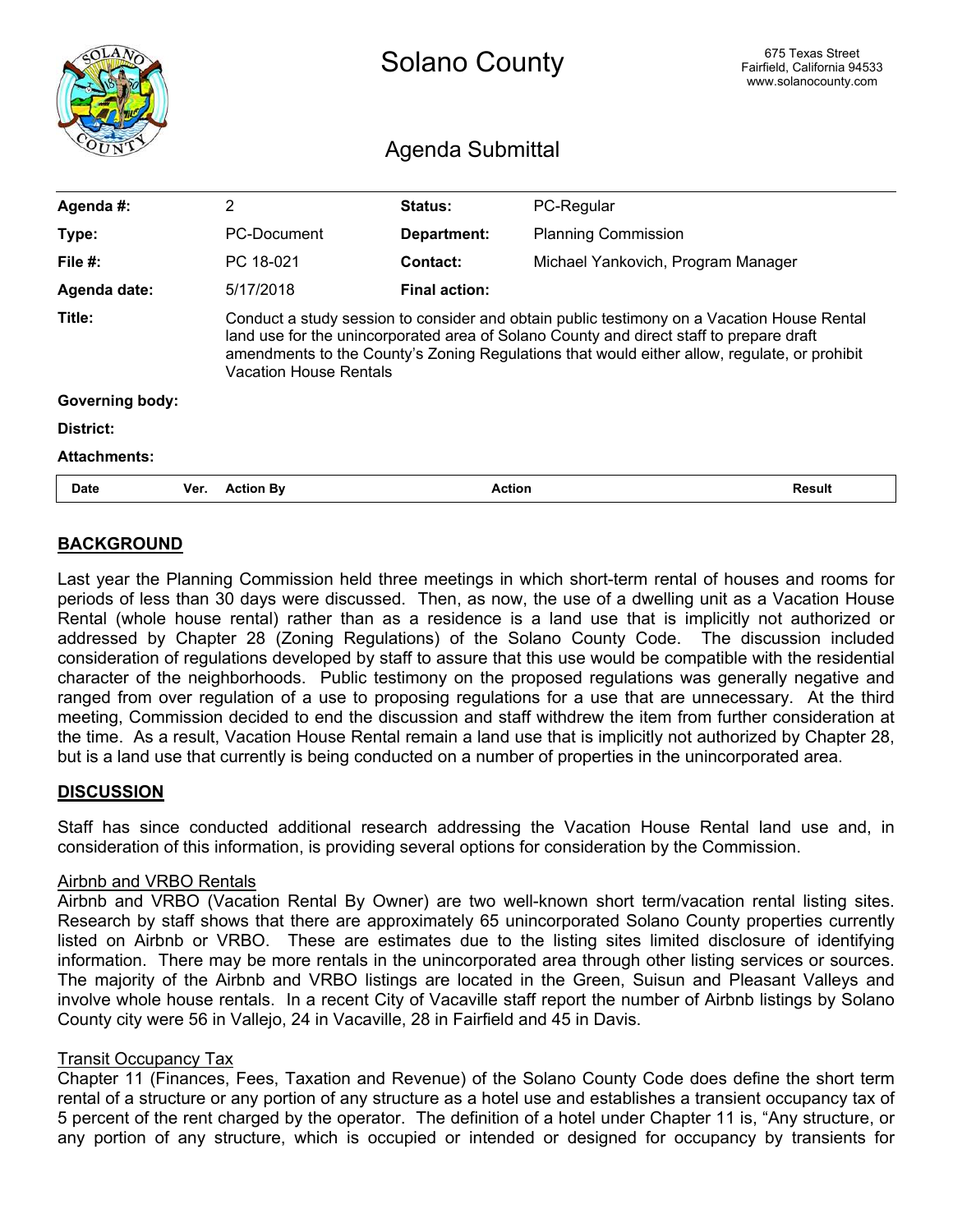#### File #: PC 18-021, Version: 1

dwelling, lodging or sleeping purposes, including any hotel, inn, tourist home or house, motel, studio hotel, bachelor hotel, lodging house, rooming house, apartment house, dormitory, public or private club, mobile home or house trailer at a fixed location or other similar structure of portion thereof." Assuming that the correct number of listings are approximately 65 and the average rental rate is \$50 and each listing is rented for four months out of each year or 122 days, the approximate TOT that should be remitted to the County would be \$19,000.

The Tax Collector/Treasurer is concerned that attempting to enforce the required Transient Occupancy Tax (TOT) collections on non-permitted short-term rentals that are not currently paying the TOT will create undue confusion and prove cost prohibitive. At a minimum, the Tax Collector/Treasurer would prefer either the permitting of short -term rentals along with some type of land use registration system that would identify the tourist house and home uses in order to collect the TOT, or alternatively a change in the County TOT ordinance exempting short-term rentals from the burden of TOT.

#### Service Calls

A concern that was expressed in previous Planning Commission meetings was the potential to turn the house into a party house. The sheriff and code enforcement were contacted to identify the number of service calls for such uses. The sheriff had no records of service calls that match this use and code enforcement had one record. These have been problems in other jurisdictions. Enforcement of land uses in the County is primarily conducted by the code enforcement section of the Building division. It is complaint driven and is staffed by one full time and one half time staff.

#### Similar Use

Vacation House Rentals are commercial operations conducted on residential property by the homeowner, which is similar to a Home Occupation. Standards for a home occupation are stated in the County's Zoning Regulations to ensure the use is compatible with the existing neighborhood. An initial business license is required along with an annual license renewal fee.

#### Standards Currently in Use

Many jurisdictions have chosen to allow dwellings to be used as short-term rentals, provided the use complies with various standards. These standards are intended to ensure that the tourist land use is compatible with, and does not adversely impact, surrounding residential or agricultural uses.

- · Maximum number of rental nights,
- · Prohibition of nuisance behavior that includes parties and social gatherings of guests,
- Parking,
- · Limits on occupancy
- · Guest turnover limit
- Owner contact number to adjoining neighbors,

#### Housing Availability

In some jurisdictions, large numbers of Vacation House Rentals have resulted in a loss of regular housing to full time residents. This does not appear to be the case in Solano County based on the relatively small number of available rentals.

# **OPTIONS FOR CONSIDERATION**

After consideration of the information presented and any public testimony the Planning Commission may decide to:

- 1. Direct staff to research additional information and schedule another study session for the Planning Commission;
- 2. Direct staff to prepare a proposed ordinance allowing a dwelling to be used as a Vacation House